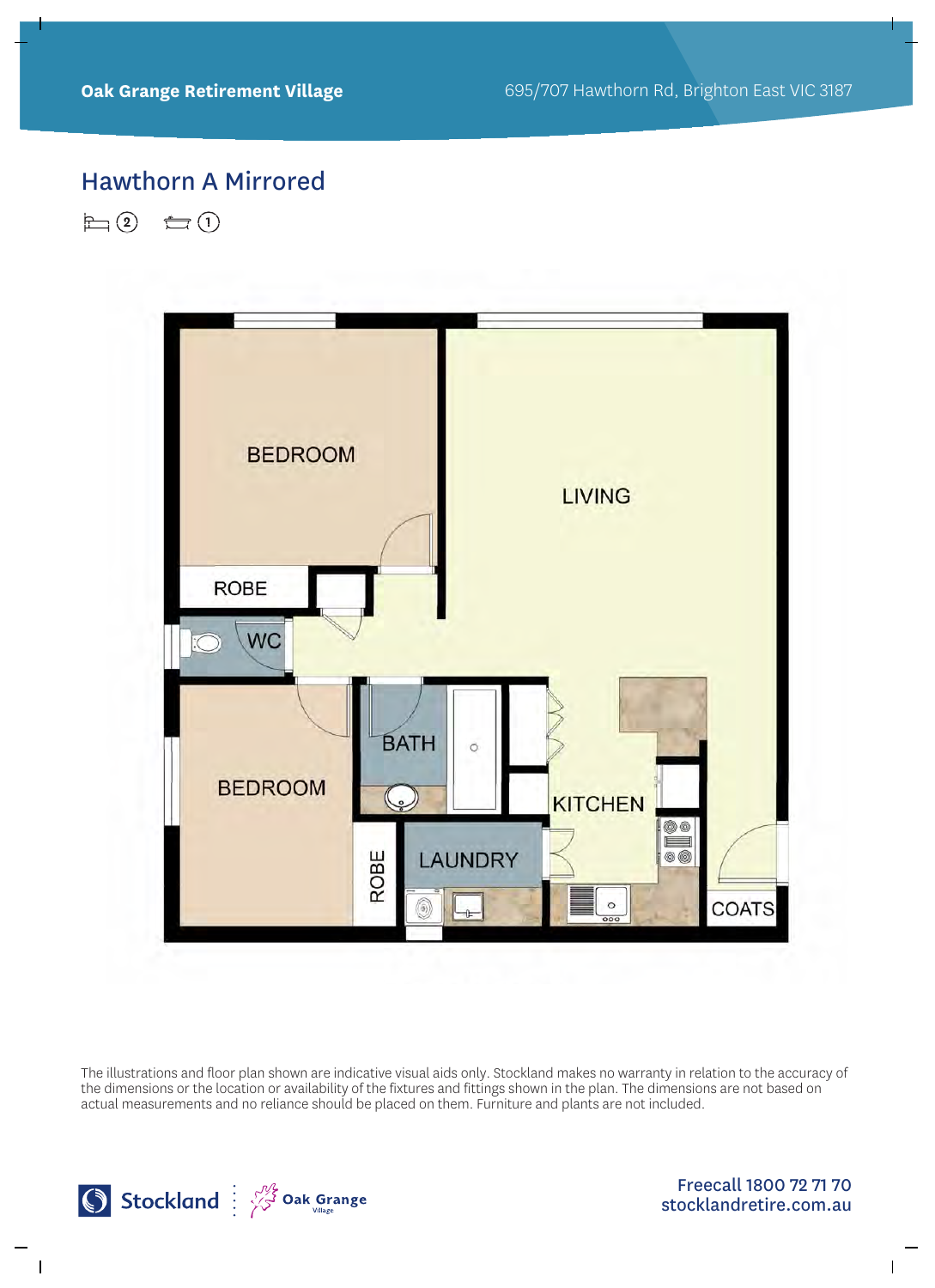### Hawthorn A

 $\Box$ (2)  $\bigoplus$ (1)



The illustrations and floor plan shown are indicative visual aids only. Stockland makes no warranty in relation to the accuracy of the dimensions or the location or availability of the fixtures and fittings shown in the plan. The dimensions are not based on actual measurements and no reliance should be placed on them. Furniture and plants are not included.

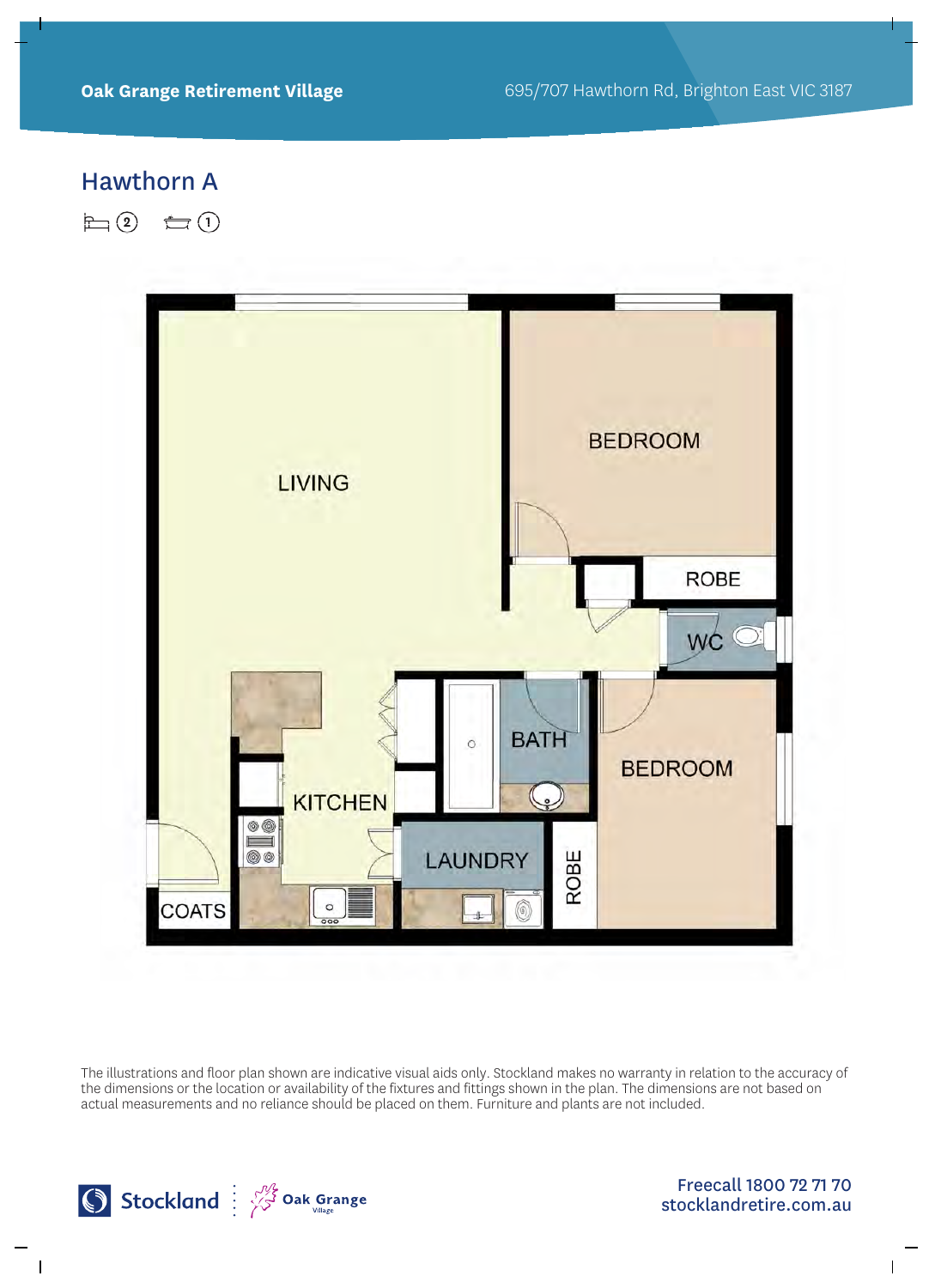#### Hawthorn B

**上10 七0 情0** 



The illustrations and floor plan shown are indicative visual aids only. Stockland makes no warranty in relation to the accuracy of the dimensions or the location or availability of the fixtures and fittings shown in the plan. The dimensions are not based on actual measurements and no reliance should be placed on them. Furniture and plants are not included.

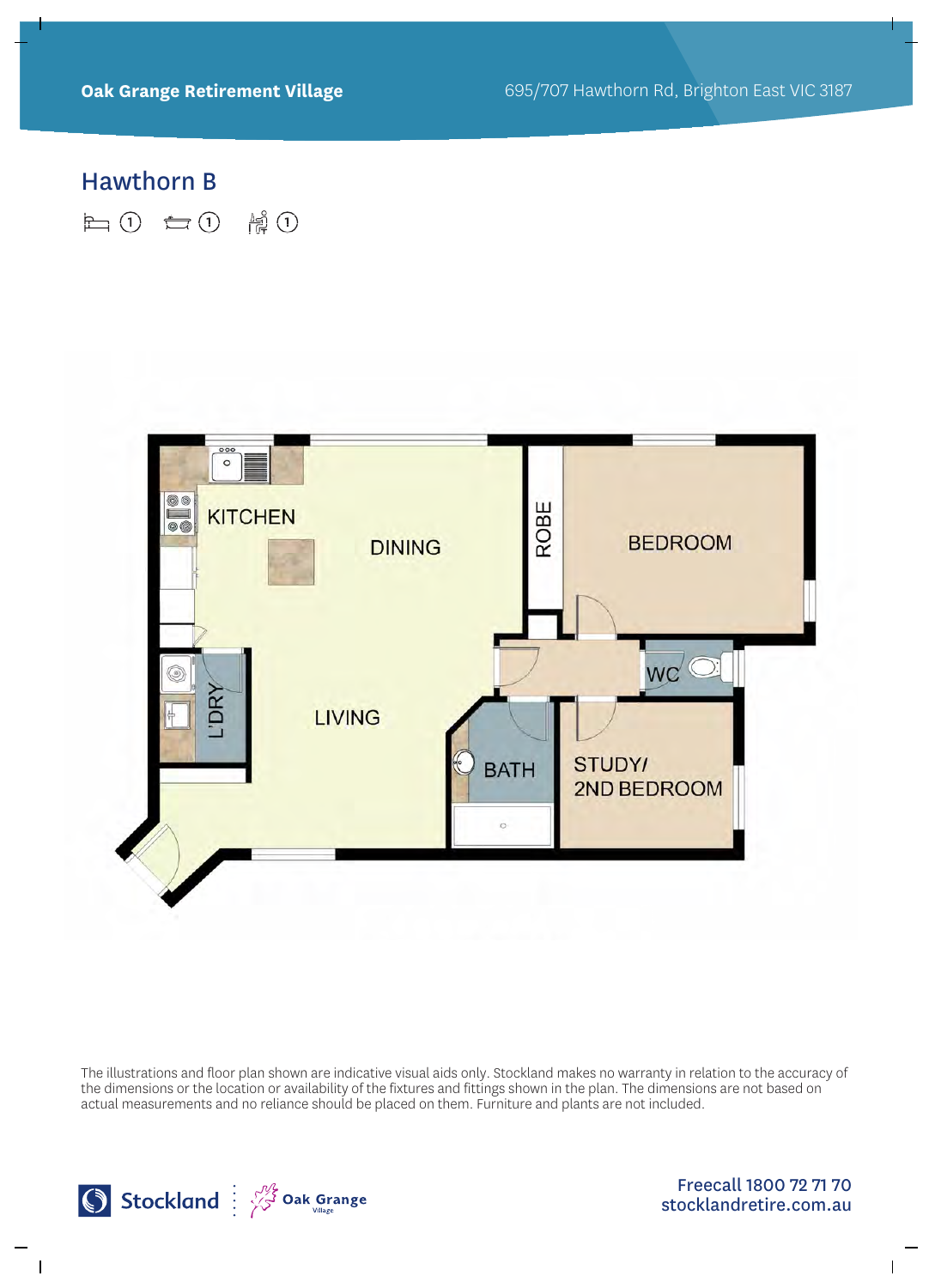# Hawthorn C

 $\Box$  (2)  $\bigoplus$  (1)



The illustrations and floor plan shown are indicative visual aids only. Stockland makes no warranty in relation to the accuracy of the dimensions or the location or availability of the fixtures and fittings shown in the plan. The dimensions are not based on actual measurements and no reliance should be placed on them. Furniture and plants are not included.

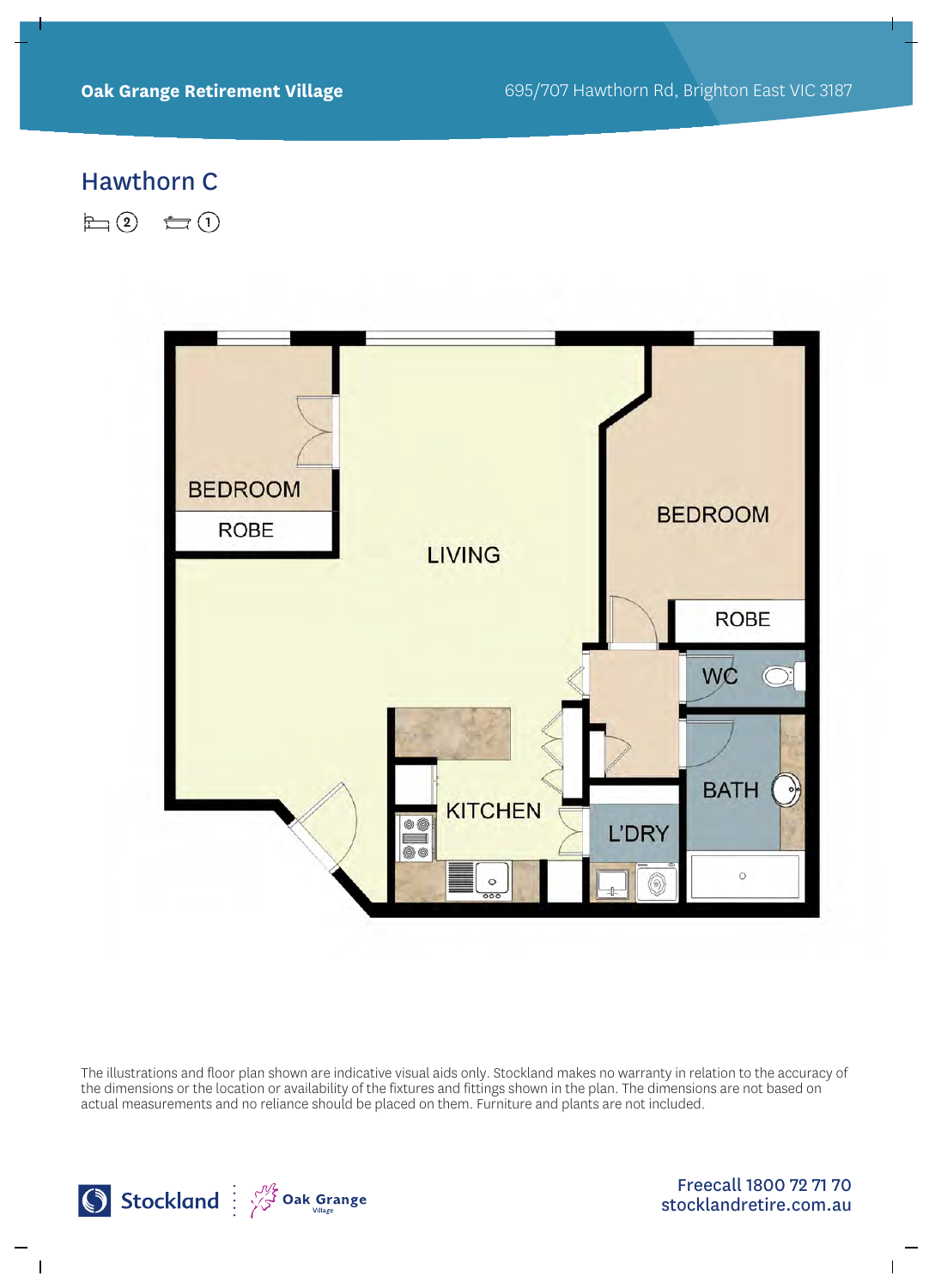# Hawthorn D

 $\Box$ (2)  $\bigoplus$ (1)



The illustrations and floor plan shown are indicative visual aids only. Stockland makes no warranty in relation to the accuracy of the dimensions or the location or availability of the fixtures and fittings shown in the plan. The dimensions are not based on actual measurements and no reliance should be placed on them. Furniture and plants are not included.

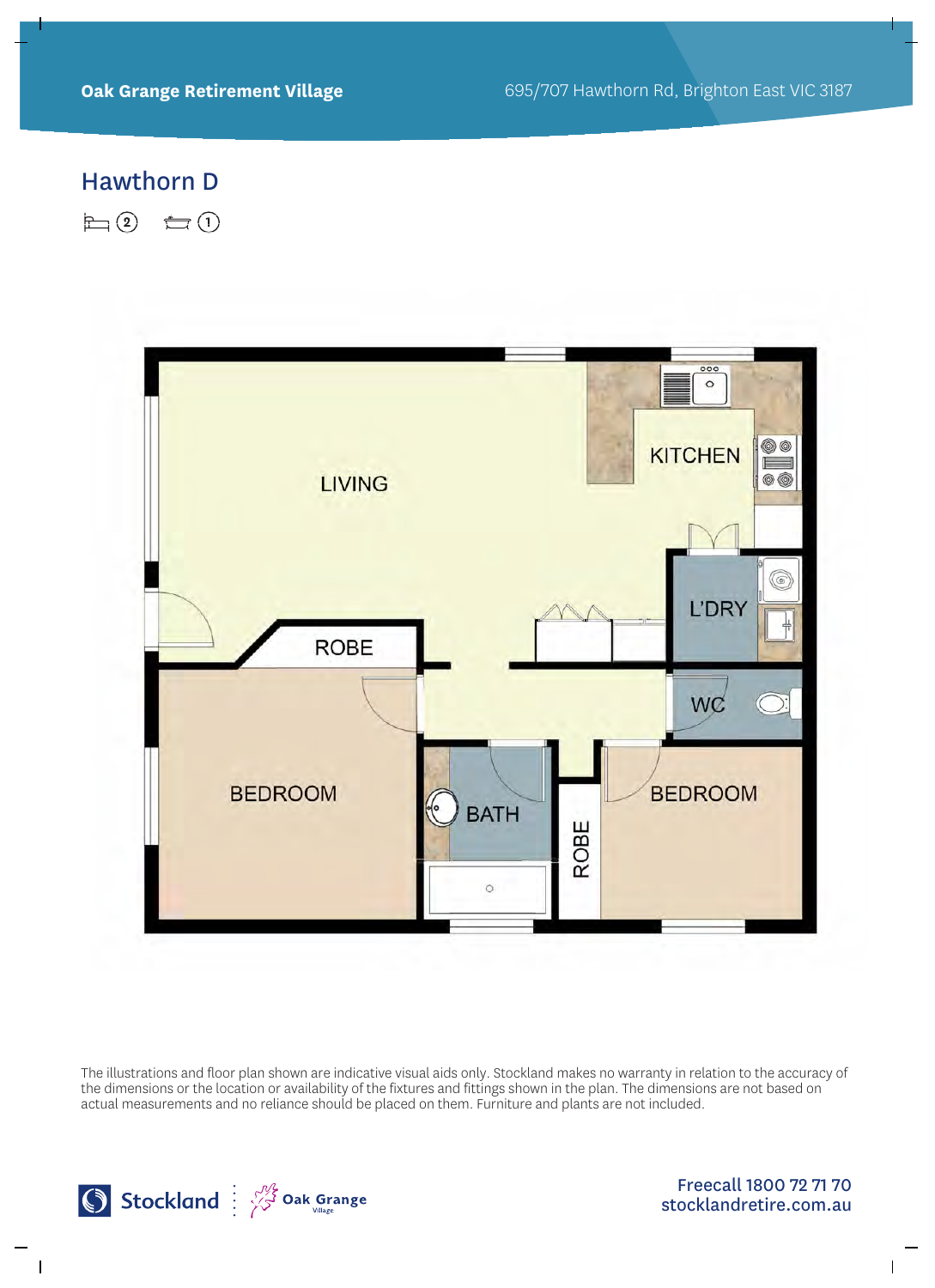# Hawthorn E Mirrored

 $\Box$  (2)  $\bigoplus$  (1)



The illustrations and floor plan shown are indicative visual aids only. Stockland makes no warranty in relation to the accuracy of the dimensions or the location or availability of the fixtures and fittings shown in the plan. The dimensions are not based on actual measurements and no reliance should be placed on them. Furniture and plants are not included.

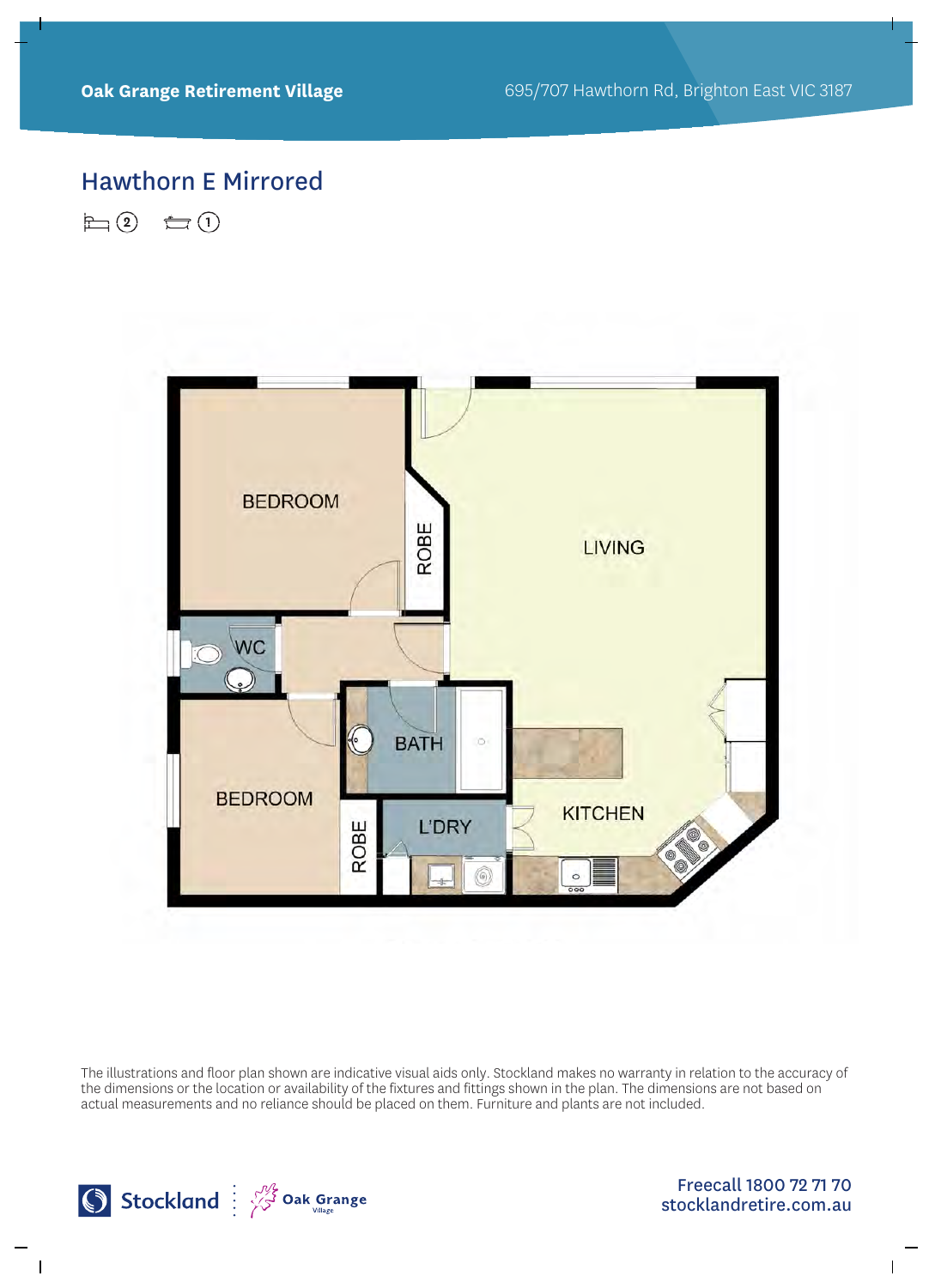#### Hawthorn E

 $\Box$  (2)  $\bigoplus$  (1)



The illustrations and floor plan shown are indicative visual aids only. Stockland makes no warranty in relation to the accuracy of the dimensions or the location or availability of the fixtures and fittings shown in the plan. The dimensions are not based on actual measurements and no reliance should be placed on them. Furniture and plants are not included.

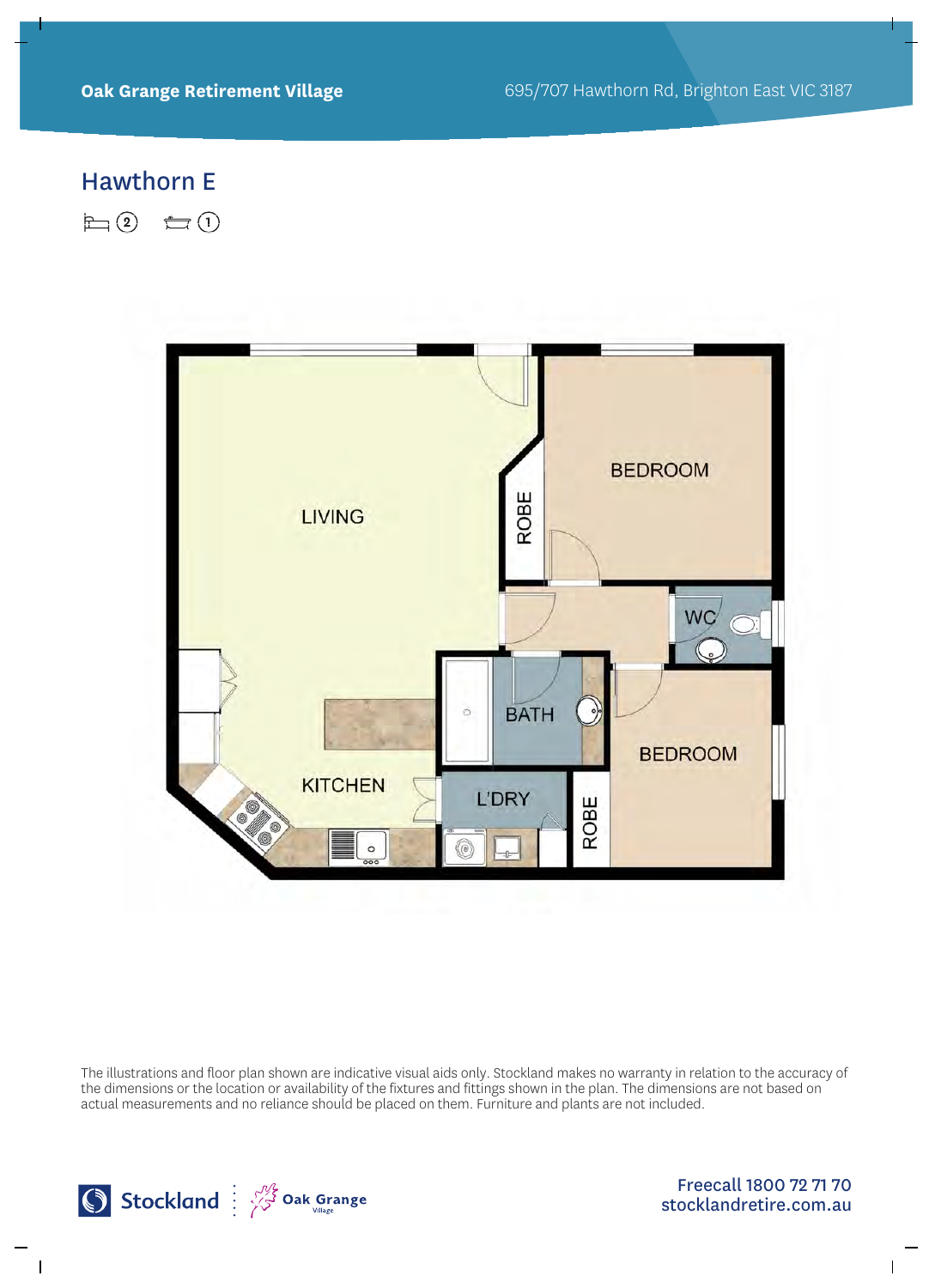# Hawthorn F Mirrored

白0 白0 情0



The illustrations and floor plan shown are indicative visual aids only. Stockland makes no warranty in relation to the accuracy of the dimensions or the location or availability of the fixtures and fittings shown in the plan. The dimensions are not based on actual measurements and no reliance should be placed on them. Furniture and plants are not included.

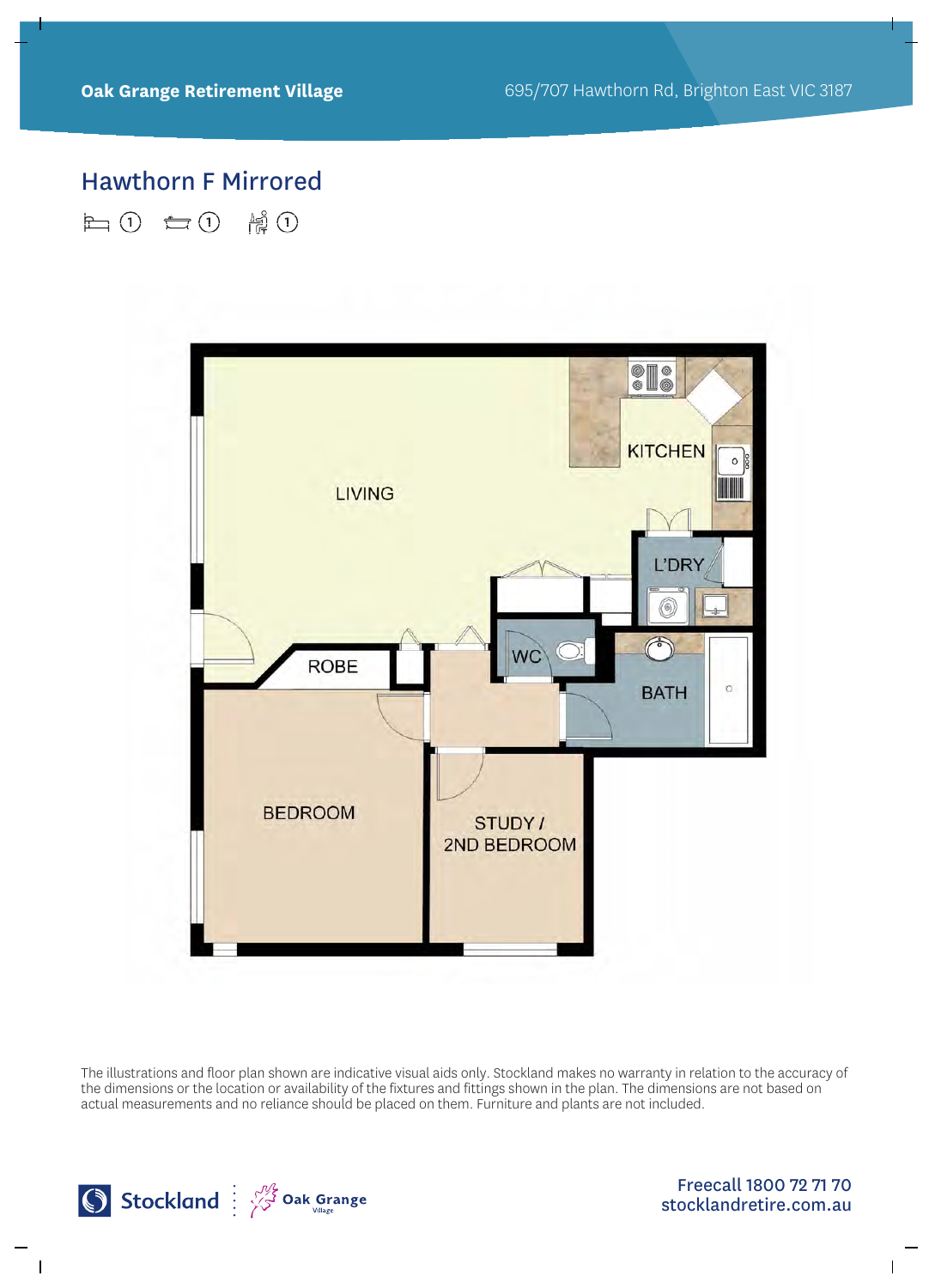# Hawthorn F

**上10 七0 情0** 



The illustrations and floor plan shown are indicative visual aids only. Stockland makes no warranty in relation to the accuracy of the dimensions or the location or availability of the fixtures and fittings shown in the plan. The dimensions are not based on actual measurements and no reliance should be placed on them. Furniture and plants are not included.

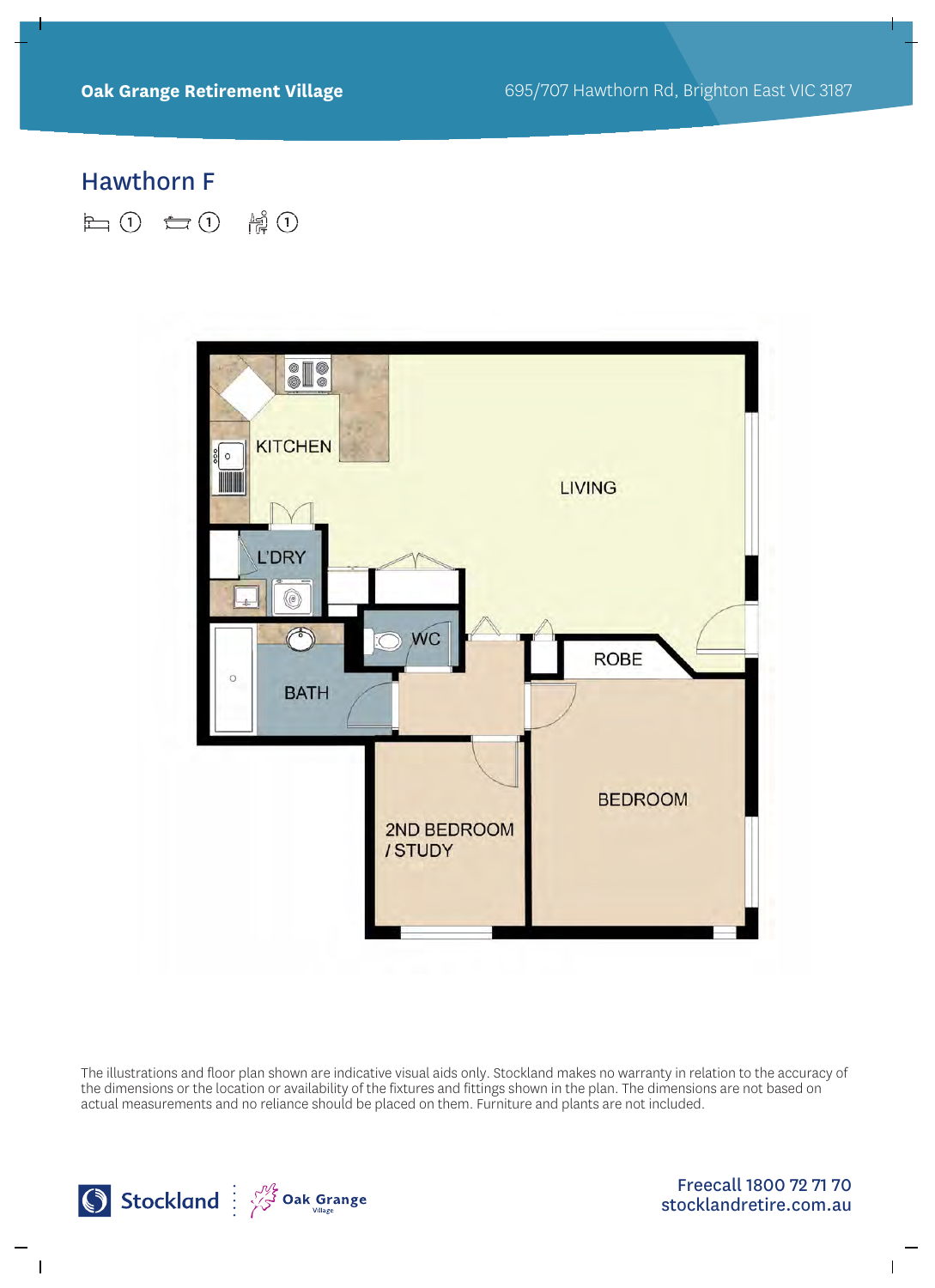# Hawthorn G Mirrored

 $\Box$  (2)  $\bigoplus$  (1)



The illustrations and floor plan shown are indicative visual aids only. Stockland makes no warranty in relation to the accuracy of the dimensions or the location or availability of the fixtures and fittings shown in the plan. The dimensions are not based on actual measurements and no reliance should be placed on them. Furniture and plants are not included.

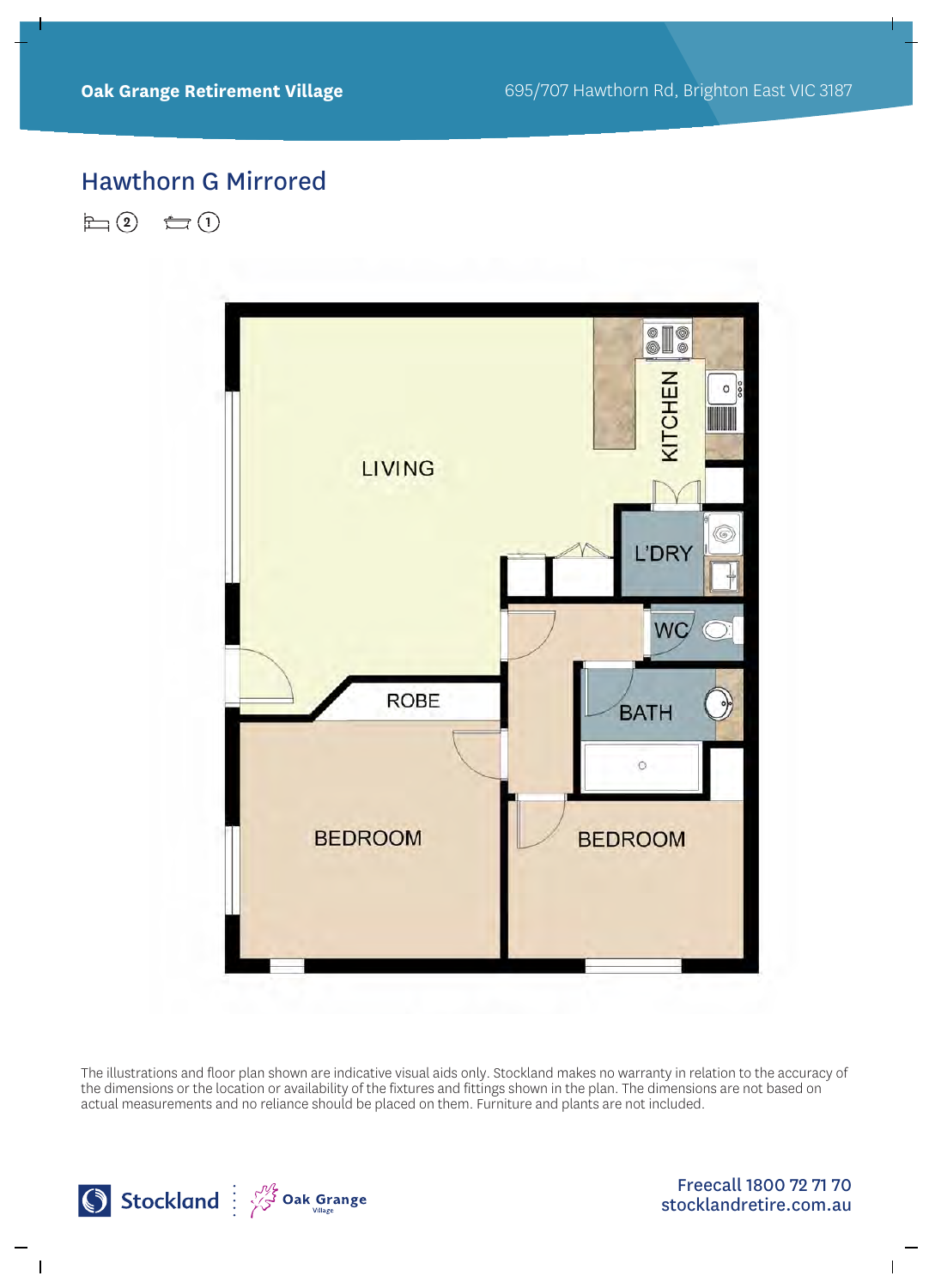# Hawthorn G

 $\Box$  (2)  $\bigoplus$  (1)



The illustrations and floor plan shown are indicative visual aids only. Stockland makes no warranty in relation to the accuracy of the dimensions or the location or availability of the fixtures and fittings shown in the plan. The dimensions are not based on actual measurements and no reliance should be placed on them. Furniture and plants are not included.

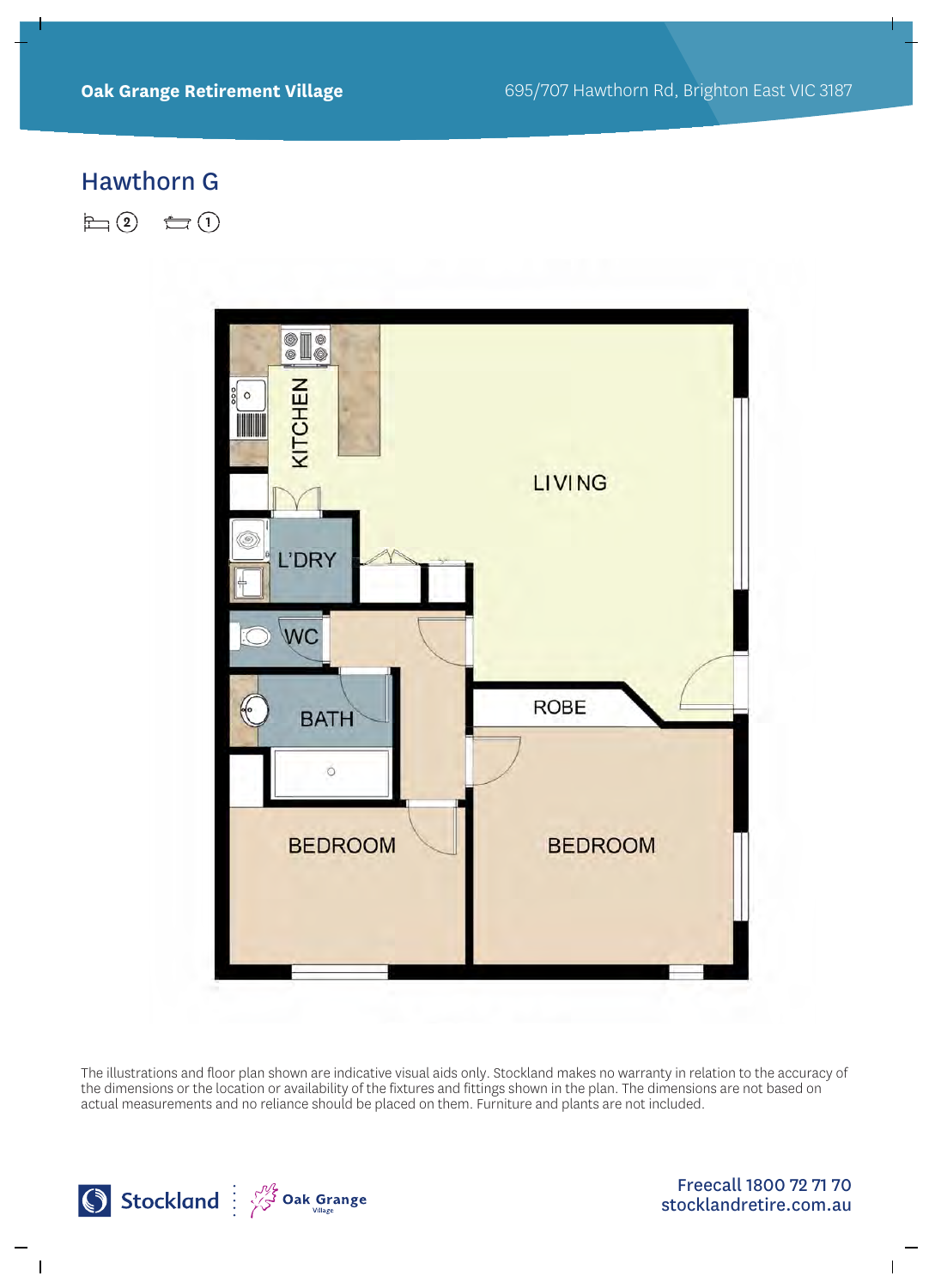#### Hawthorn H

日(1) 白(1) 情(1)



The illustrations and floor plan shown are indicative visual aids only. Stockland makes no warranty in relation to the accuracy of the dimensions or the location or availability of the fixtures and fittings shown in the plan. The dimensions are not based on actual measurements and no reliance should be placed on them. Furniture and plants are not included.

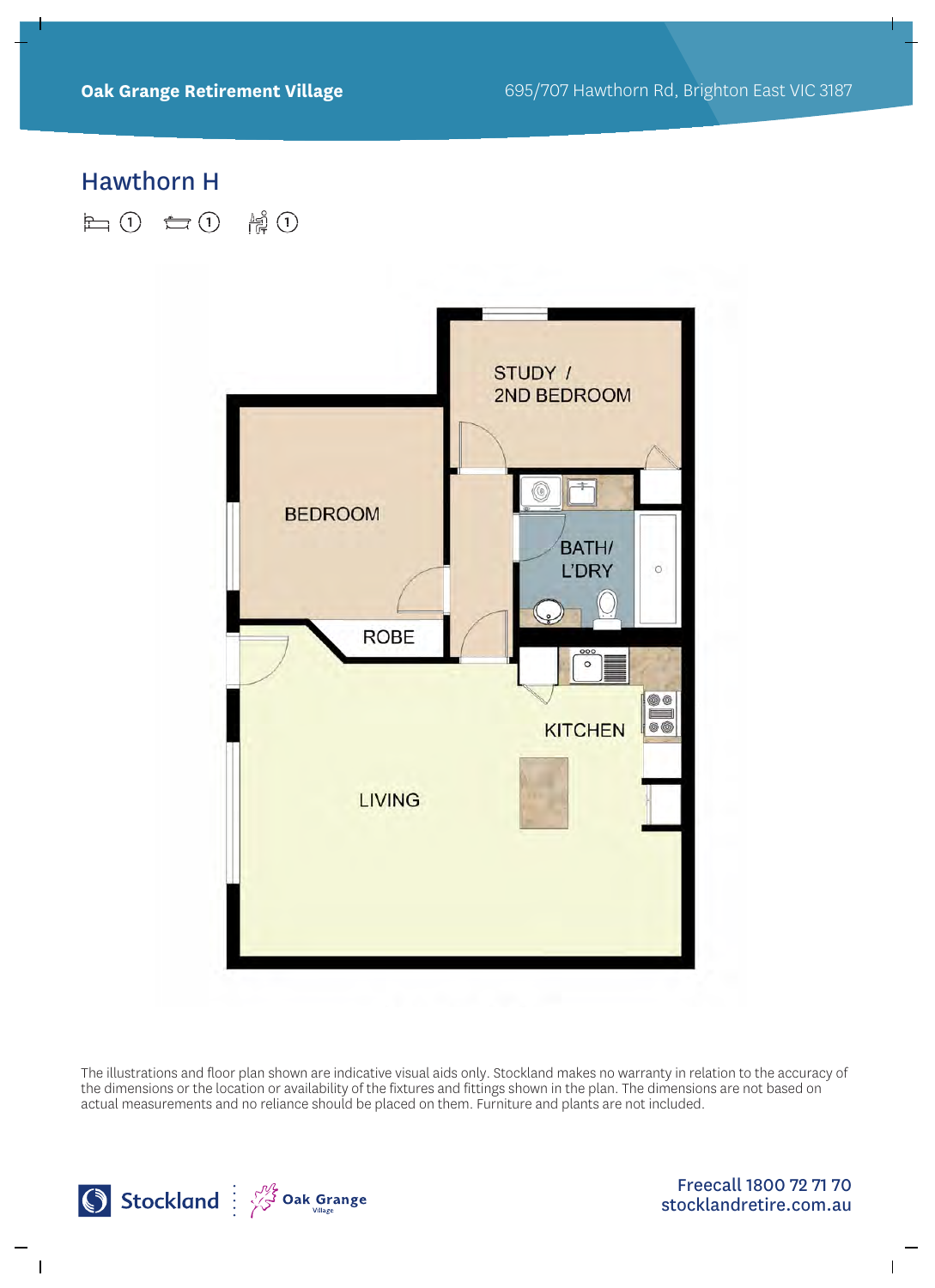#### Hawthorn I

 $\Box$ (2)  $\bigoplus$ (1)



The illustrations and floor plan shown are indicative visual aids only. Stockland makes no warranty in relation to the accuracy of the dimensions or the location or availability of the fixtures and fittings shown in the plan. The dimensions are not based on actual measurements and no reliance should be placed on them. Furniture and plants are not included.

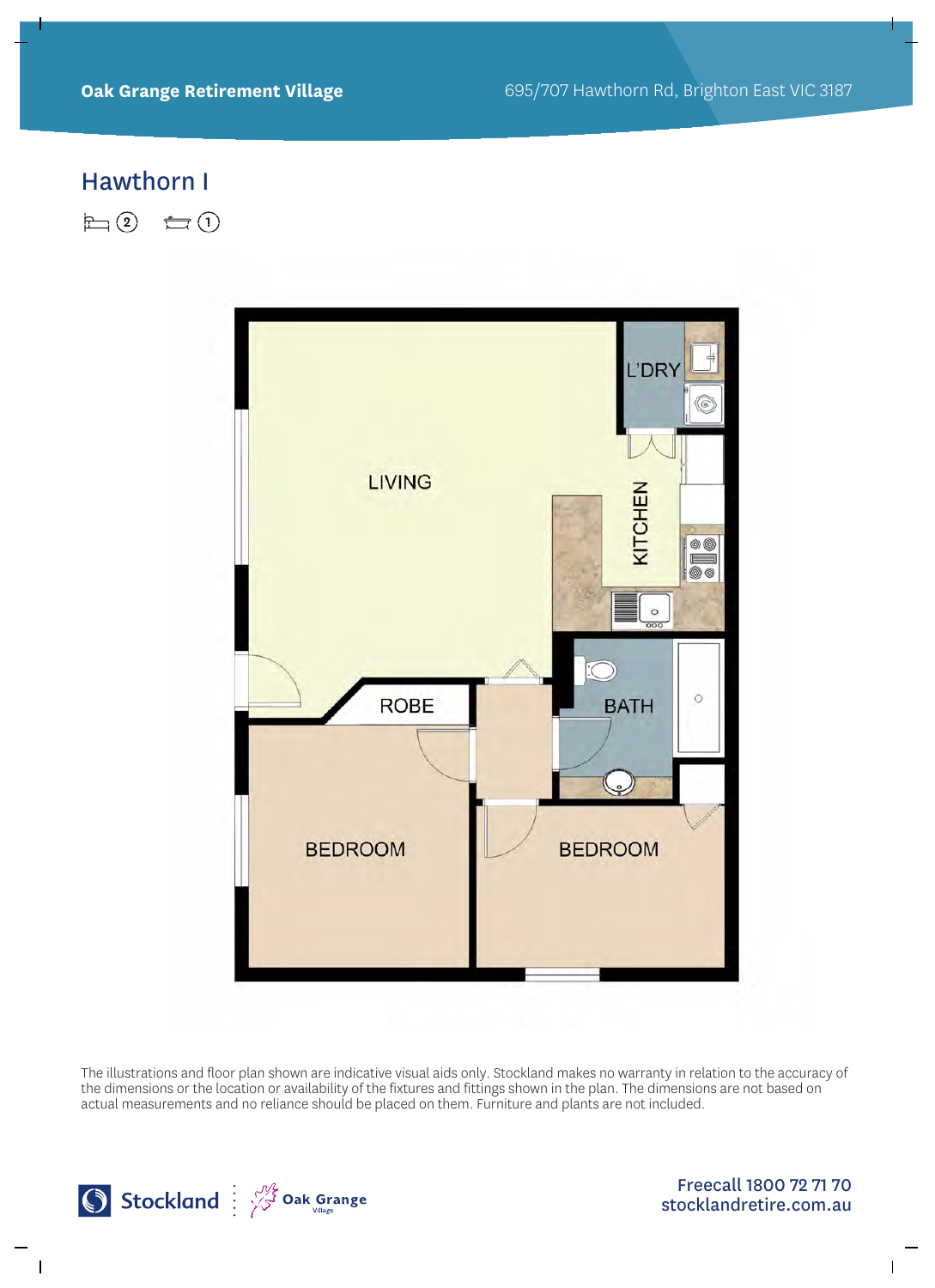### Hawthorn J

日(1) 白(1) 情(1)



The illustrations and floor plan shown are indicative visual aids only. Stockland makes no warranty in relation to the accuracy of the dimensions or the location or availability of the fixtures and fittings shown in the plan. The dimensions are not based on actual measurements and no reliance should be placed on them. Furniture and plants are not included.

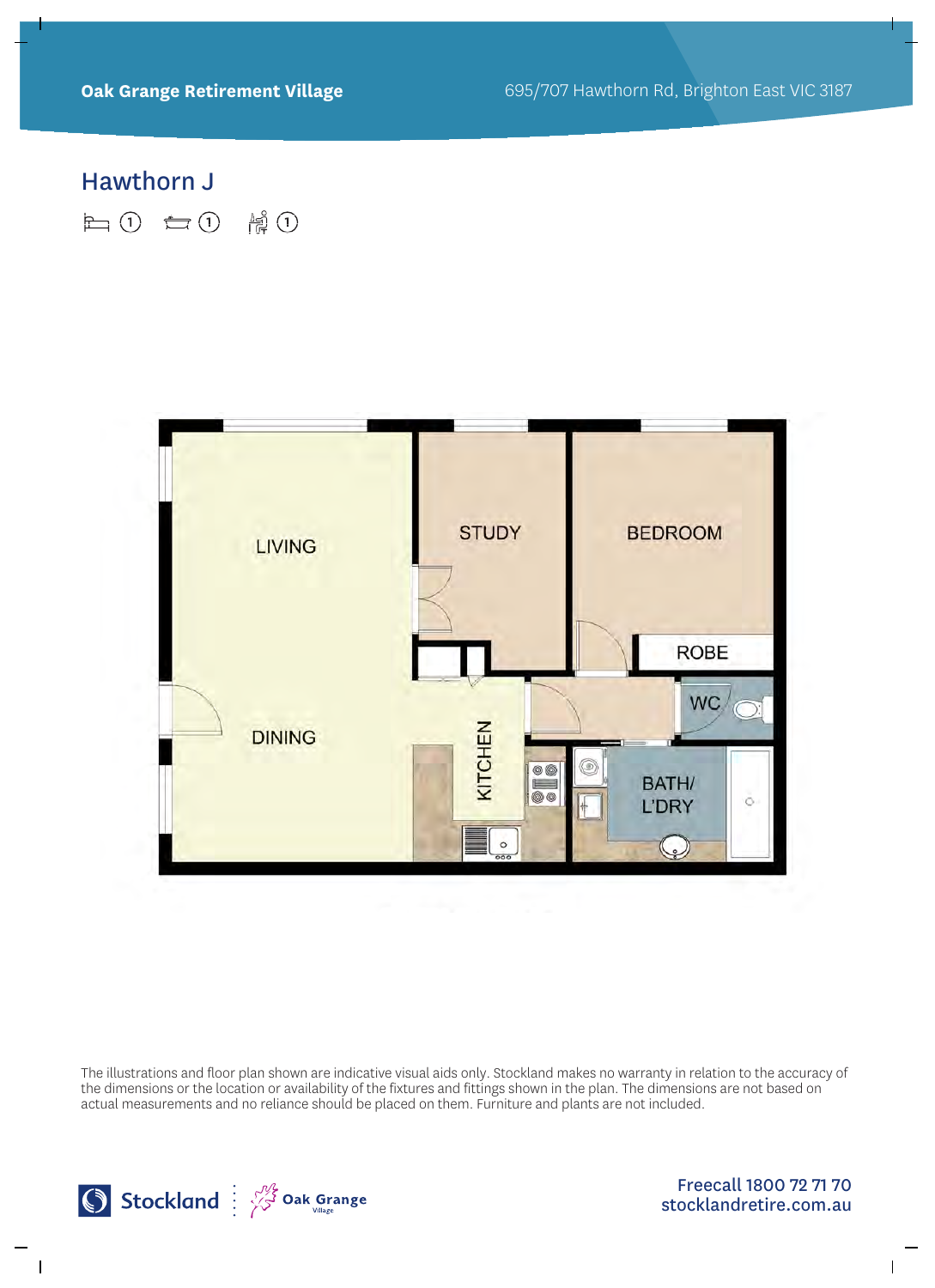# Hawthorn K

 $\Box$  (2)  $\bigoplus$  (1)



The illustrations and floor plan shown are indicative visual aids only. Stockland makes no warranty in relation to the accuracy of the dimensions or the location or availability of the fixtures and fittings shown in the plan. The dimensions are not based on actual measurements and no reliance should be placed on them. Furniture and plants are not included.

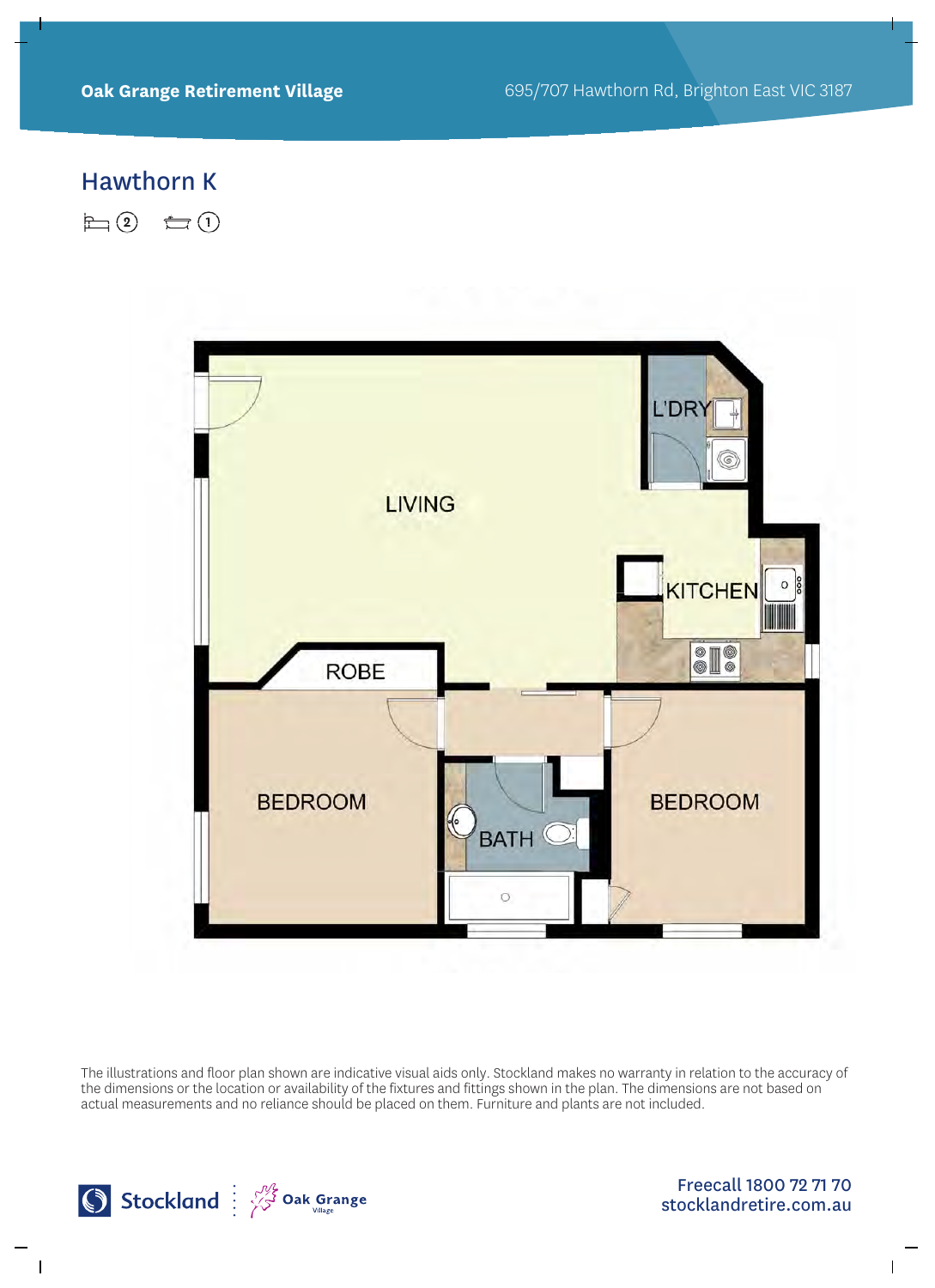#### Hawthorn L Mirrored

 $\Box$  (2)  $\bigoplus$  (1)



The illustrations and floor plan shown are indicative visual aids only. Stockland makes no warranty in relation to the accuracy of the dimensions or the location or availability of the fixtures and fittings shown in the plan. The dimensions are not based on actual measurements and no reliance should be placed on them. Furniture and plants are not included.